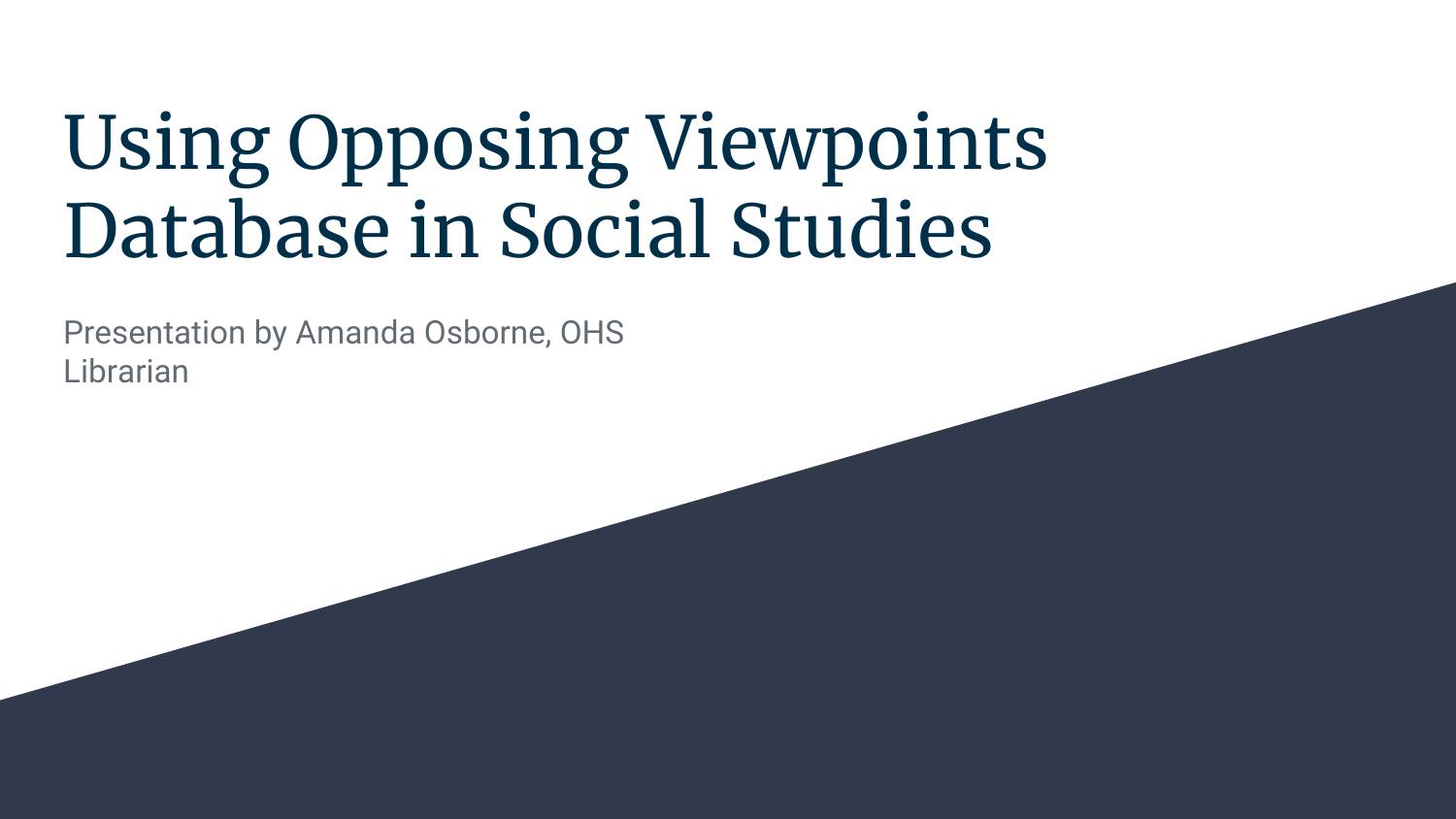## What is Opposing Viewpoints?

- Online resource covering both sides of today's hottest social issues
- Cross-curricular research database supports science, **social studies, current events,** and language arts classes.
- Informed, differing views help learners develop critical-thinking skills and draw their own conclusions.
- Specific titles include *The New York Times*, *Newsweek*, *Foreign Policy*, *American Scientist*, and *Education Week*.
- Offers current and authoritative information to meet the needs of today's learners
- Engaging, topical databases seamlessly integrate acclaimed content with curriculum-aligned materials that span core subjects and develop future-ready skills
- [https://www.gale.com/c/opposing-viewpoints-in-cont](https://www.gale.com/c/opposing-viewpoints-in-context) [ext](https://www.gale.com/c/opposing-viewpoints-in-context)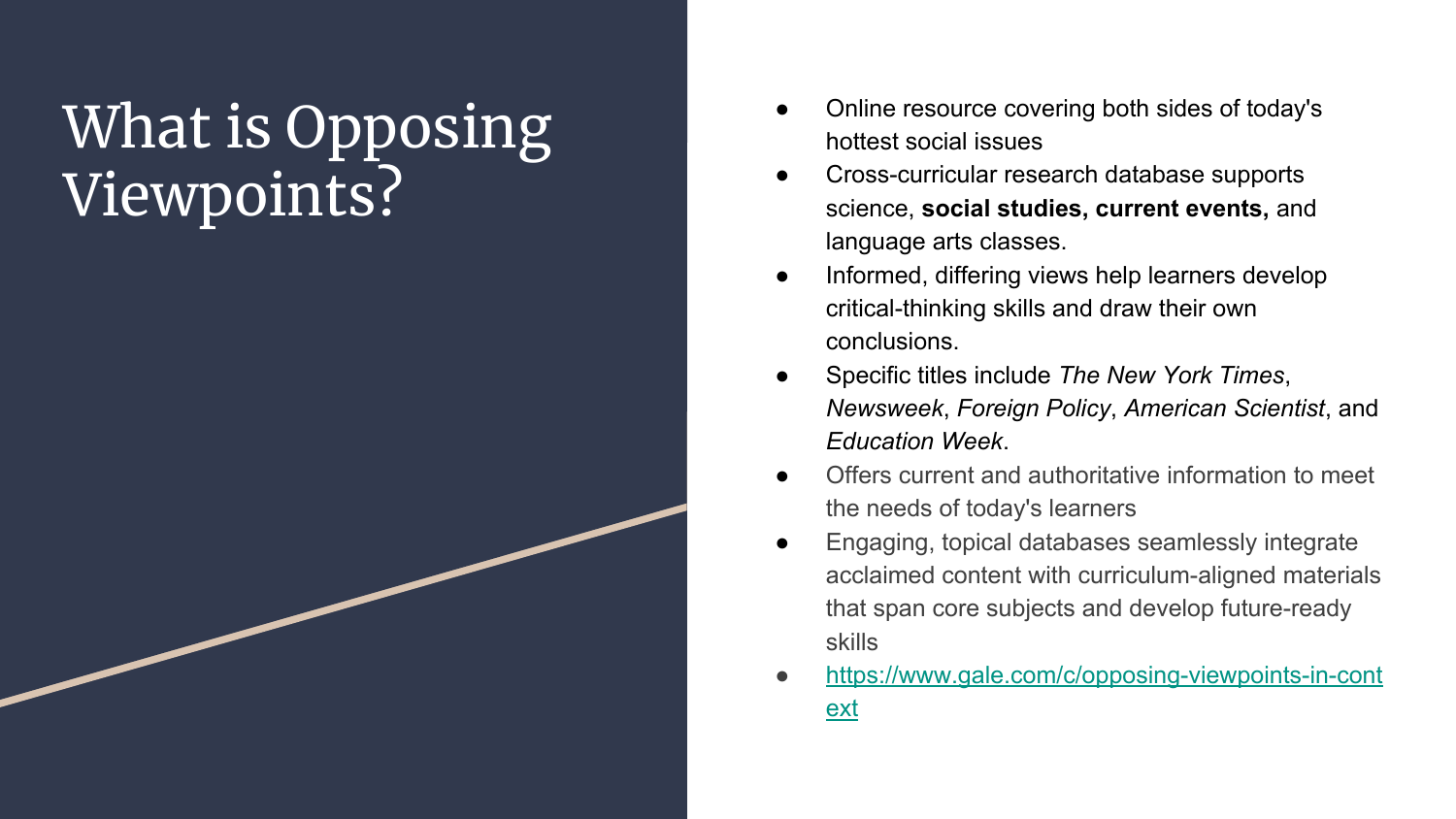## What is the connection to the 2018 MS CCRS for Social Studies?

- **MS Studies** 
	- MS8
	- MS9
- World Geography
	- ITG7
	- ITG8
	- ITG9
	- ITG12
- US History
	- US16
	- US17
	- US18
- **Government** 
	- USG 1-7
- **Economics** 
	- E1-9
- **African American Studies** 
	- AAS8
	- AAS9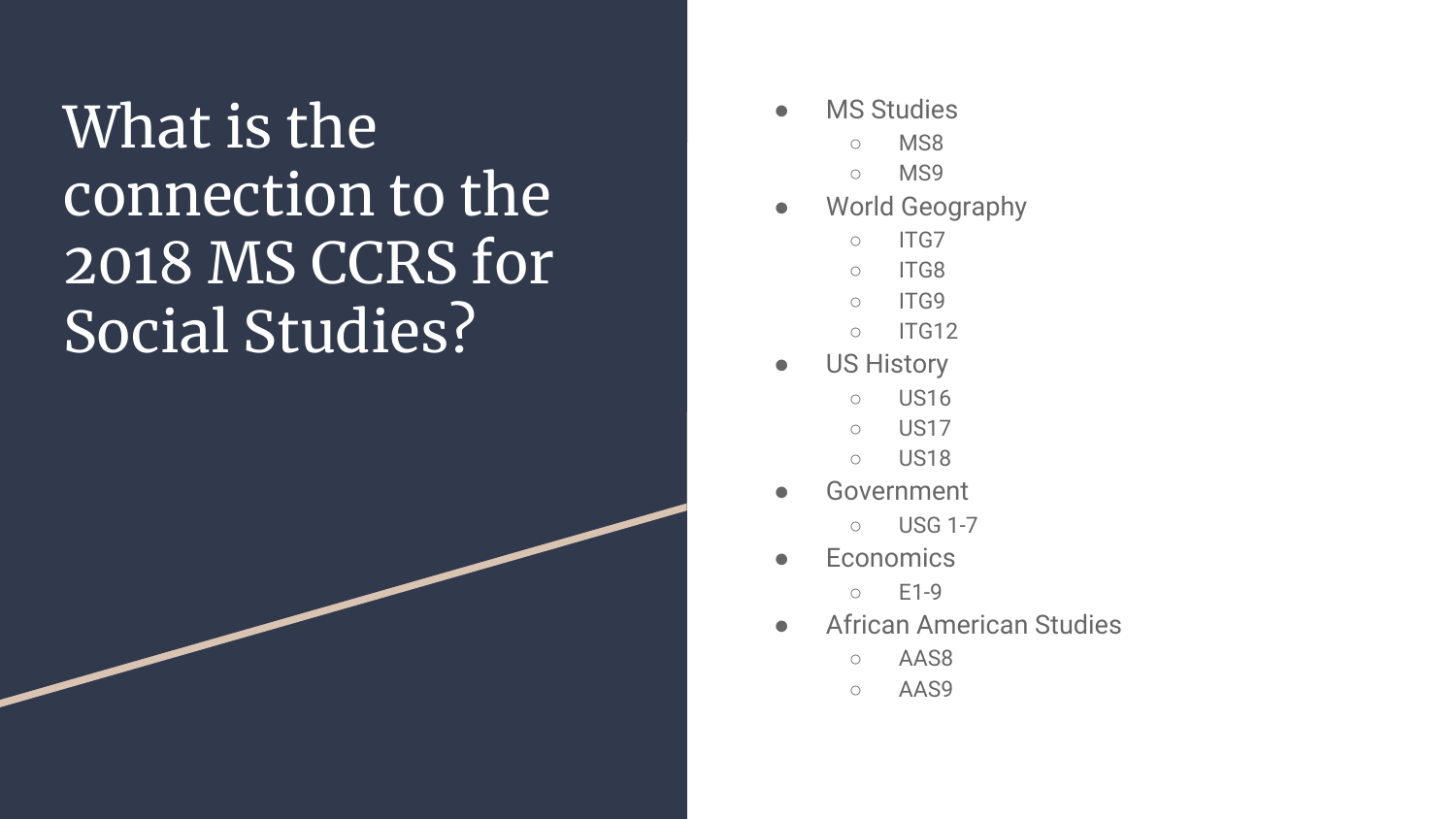# How do I find it? [OHS Library Home Page](https://oxfordsd.follettdestiny.com/common/servlet/presenthomeform.do?l2m=Home&tm=Home&l2m=Home)

[https://oxfordsd.follettdestiny.com/common/servlet/](https://oxfordsd.follettdestiny.com/common/servlet/presenthomeform.do?l2m=Home&tm=Home&l2m=Home) [presenthomeform.do?l2m=Home&tm=Home&l2m=Ho](https://oxfordsd.follettdestiny.com/common/servlet/presenthomeform.do?l2m=Home&tm=Home&l2m=Home) [me](https://oxfordsd.follettdestiny.com/common/servlet/presenthomeform.do?l2m=Home&tm=Home&l2m=Home)

- Under Databases select *Opposing Viewpoints in Context*
- Username: ohslibrary
- Password: chargers
- all lowercase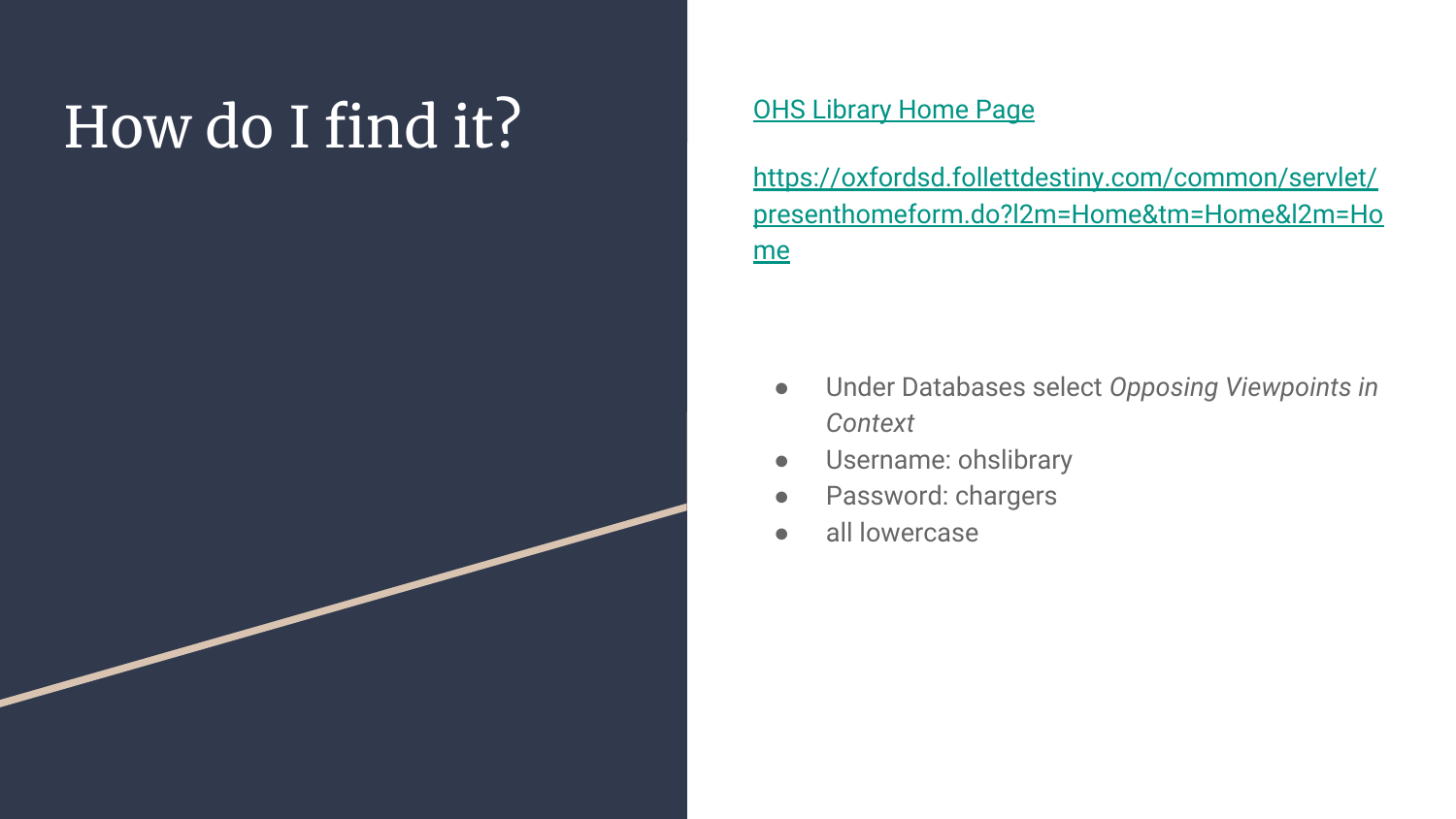# Now what?

#### Important features

- Constantly updated
- Boxes don't change but topics change
- Featured news updated constantly
- **Browse Issues** 
	- Summary of the topic (this is a resource)
	- Provides an overview of the topic with pros/cons
	- "On This Page"
	- ○
- **Maps**
- Curriculum Standards (linked to 2011)
- Advanced Search
	- Boolean logic
	- Full text option
	- Peer Reviewed
	- Content specific
	- Reading level
		- Green circle beginning
		- Orange box intermediate
		- Red triangle advanced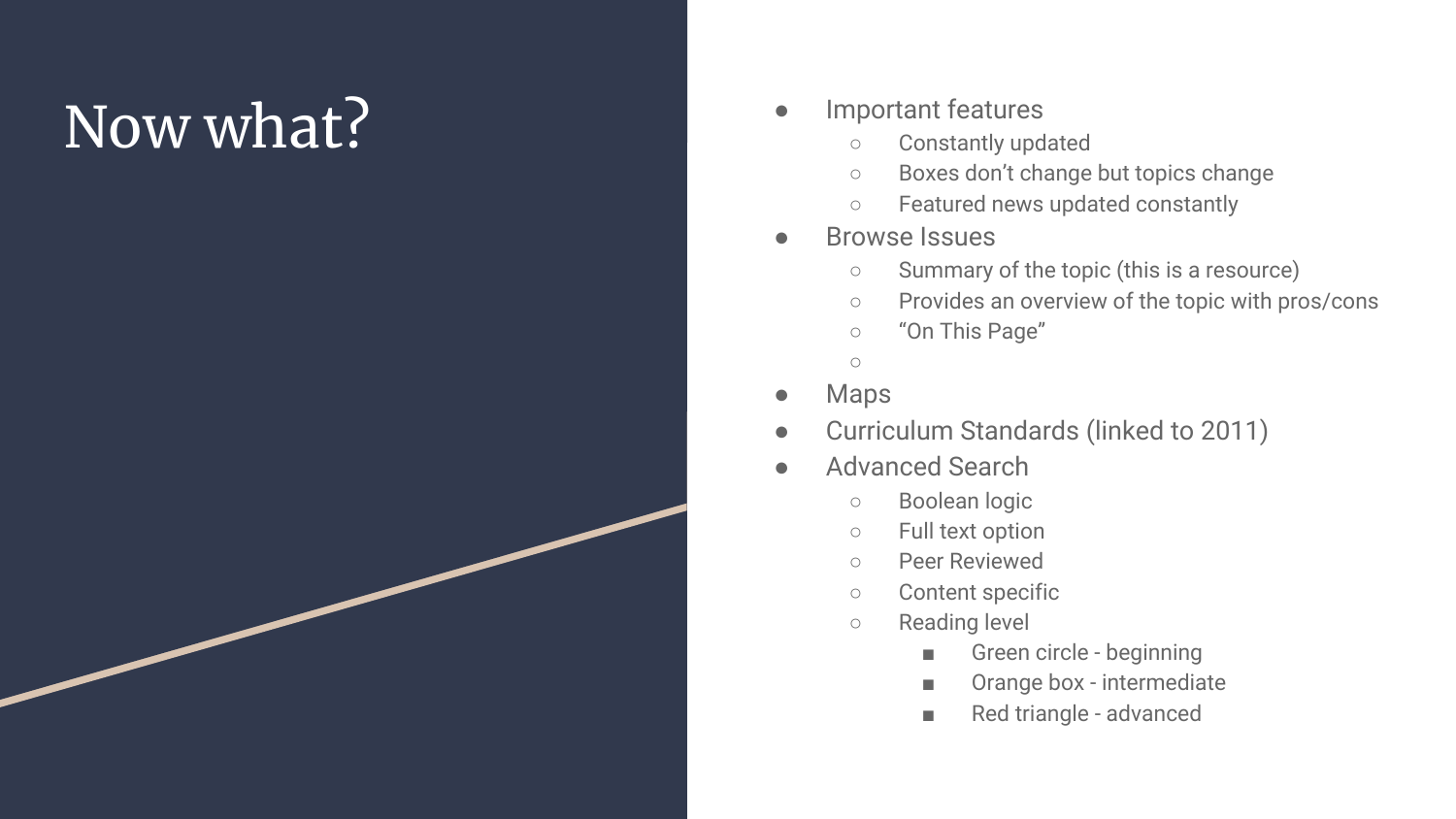### How easy is it for students to use?

## VERY!

#### Tool Box - right of article

- Highlight & Notes
	- Download highlighted and notes to Google Drive with citations
	- Google Drive creates a folder for Opposing Viewpoints
- **Save**
- Saved work is session based! Once the students log out, the saved information including highlighting, etc. is gone. Downloading to GOOGLE DRIVE is important if students want to save an article and/or highlights & notes!
	- Listen
	- Translate
	- Reading Level indicator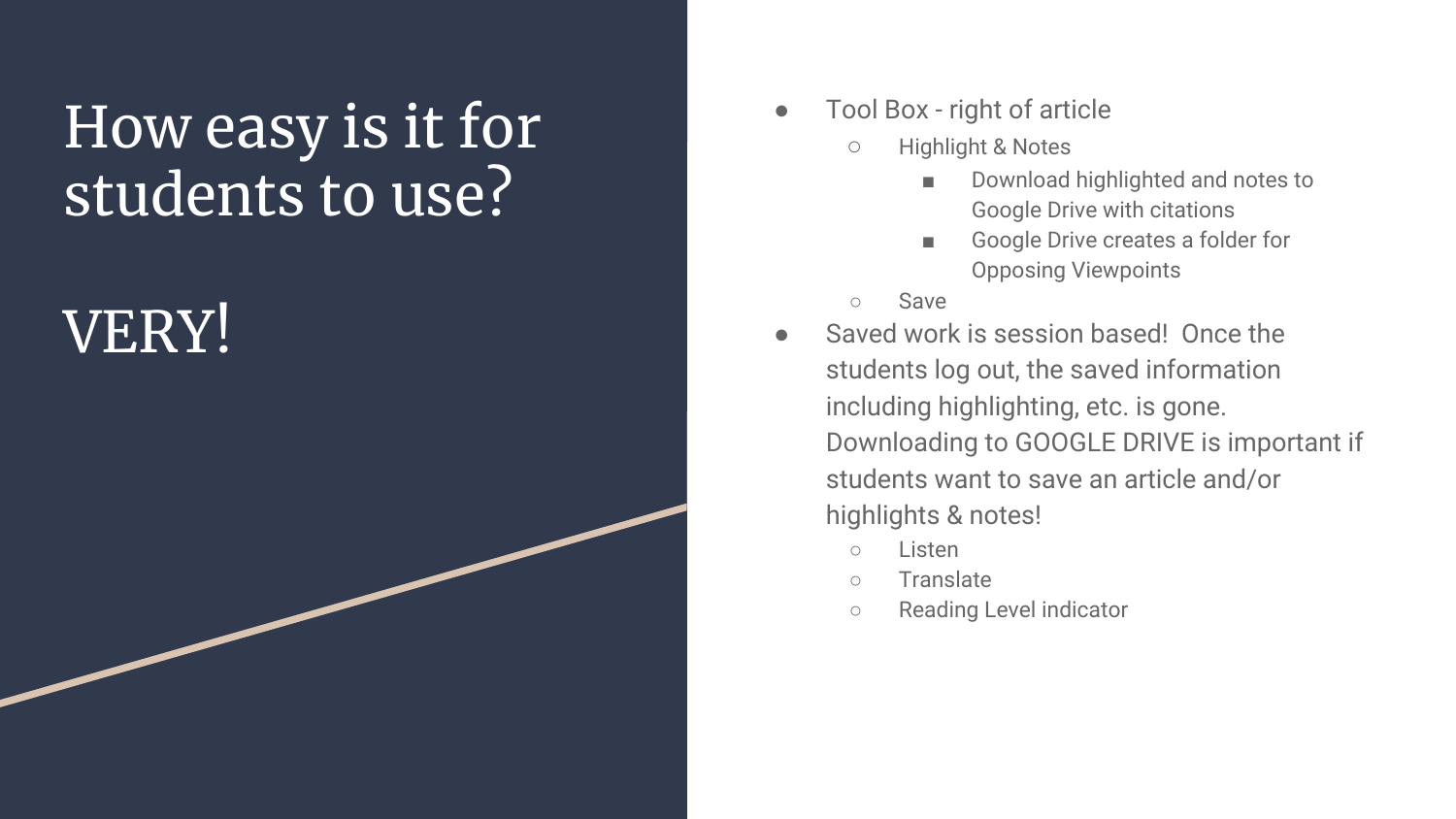#### What is the MORE button?

- **Highlight & Notes** 
	- Displays highlighted text and any notes made by students
	- Download option available in tool box on right
- Saved
	- Displays saved articles
	- Select articles for download or print or email
- **Search History** 
	- Session based
	- Allows students to go back in a session to look at history
- ? Help
	- Resources
		- Research Tool Kit
		- Lesson Plans